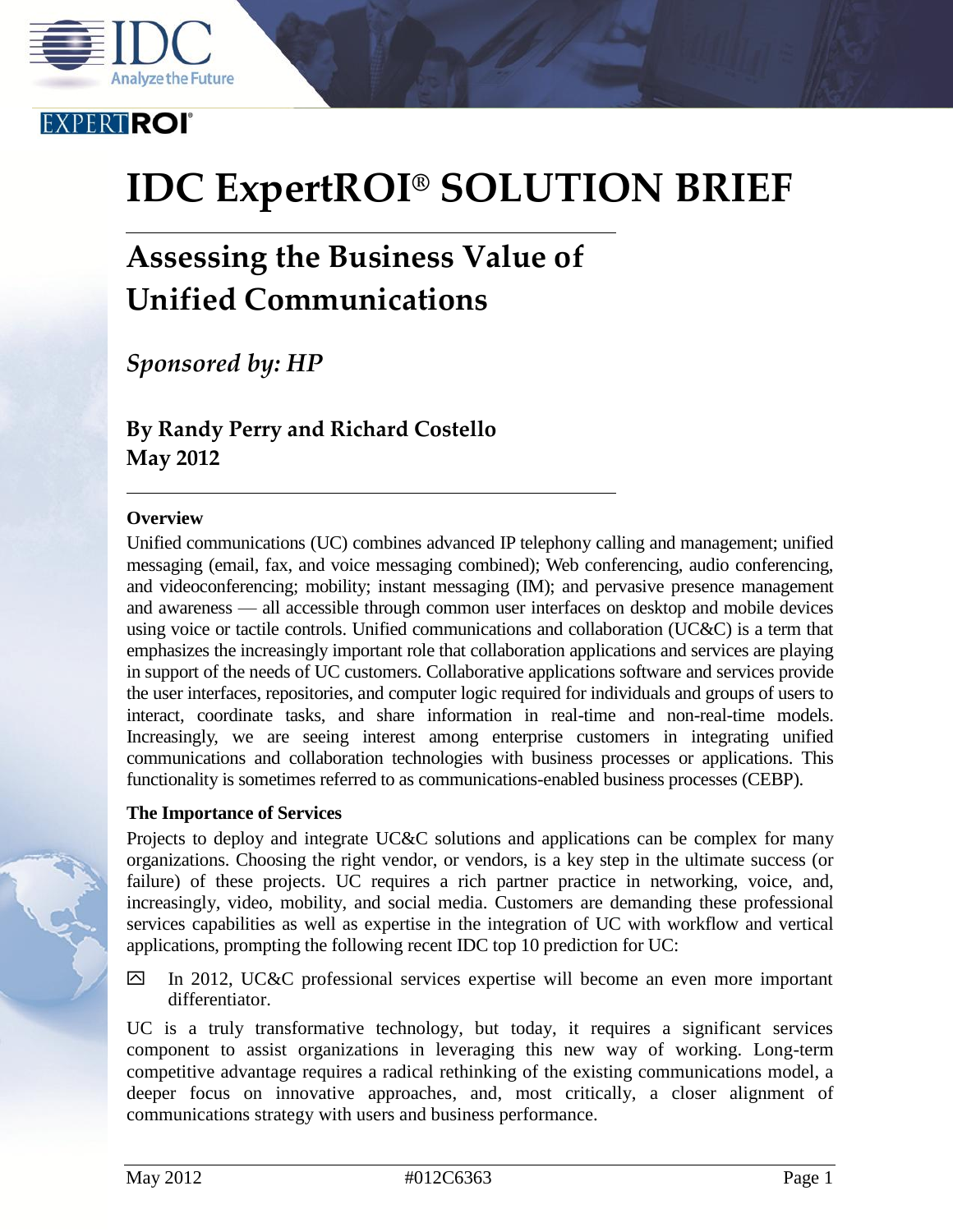To emphasize the importance of services, we note that in 2011, UC&C professional services accounted for a significant portion (16.5%) of IDC's total worldwide UC&C revenue forecast of \$22.8 billion.

#### **Network Considerations for UC**

IDC forecasts the worldwide enterprise network equipment market will reach \$42.6 billion in revenue in 2012. We expect UC components such as IP telephony, video, and mobility to be main drivers for network upgrades and expansions. IP telephony, in particular, is expected to garner about 19% of the total enterprise network equipment market revenue for 2012, the second largest component in our forecast behind Ethernet switches (50%).

Most legacy networks are not equipped to support higher-level UC and CEBP deployments, especially when real-time applications such as voice and video are added to the mix. The network infrastructure is a critical component for UC success that tends to be overlooked by many customers during the process of selecting and deploying the right UC solutions. At a basic level, when replacing a legacy TDM PBX with a new IP telephony solution, for example, a full assessment of the customer network to handle voice, video, etc., is typically an initial part of the deployment process mandated by the vendor or partner. This assessment can identify components in the existing network that may need to be upgraded or replaced to accommodate real-time communications — data switches, routers, gateways, and other related components — and is considered a critical step in any deployment process. In addition, a network upgrade assessment should be the time for companies to rethink their data and communications strategies and comprehend new uses of technology, not just do a "like product" for "like product" refresh.

As a result, a properly assessed and upgraded network infrastructure for UC can meet shortterm customer requirements and provide additional benefits for meeting a customer's longerrange networking strategy for UC&C, including the following:

- $\boxtimes$  A scalable network infrastructure to accommodate long-term growth
- $\boxtimes$  Provisioning a communications architecture based on standards, such as SIP, for supporting things like multivendor interoperability and future UC solutions and applications
- Increased LAN/WAN capacity for multimedia communications such as voice, video, and collaboration
- $\Box$  A low-latency, high-performance network that supports end-to-end quality of service (QoS) to ensure a superior user experience
- Fast network convergence and failover capability to eliminate jitter, frozen frame, and dropped voice conversations and video sessions (i.e., survivability)
- $\boxtimes$  Enhanced management and administration capabilities, especially for UC

#### **Selecting the Approach to UC**

As UC continues to experience greater adoption in the market, companies evaluating solutions in this area must consider whether to pursue a "single vendor" or "best in class" approach to deploying the new technologies. In reality, because UC typically involves the integration of several different communications and/or collaboration applications, many organizations opt for a dual-vendor or multivendor approach. The logic behind this approach is that no one UC vendor can provide all of the optimal solutions, applications, services, etc., across its portfolio (although many would like you to think so).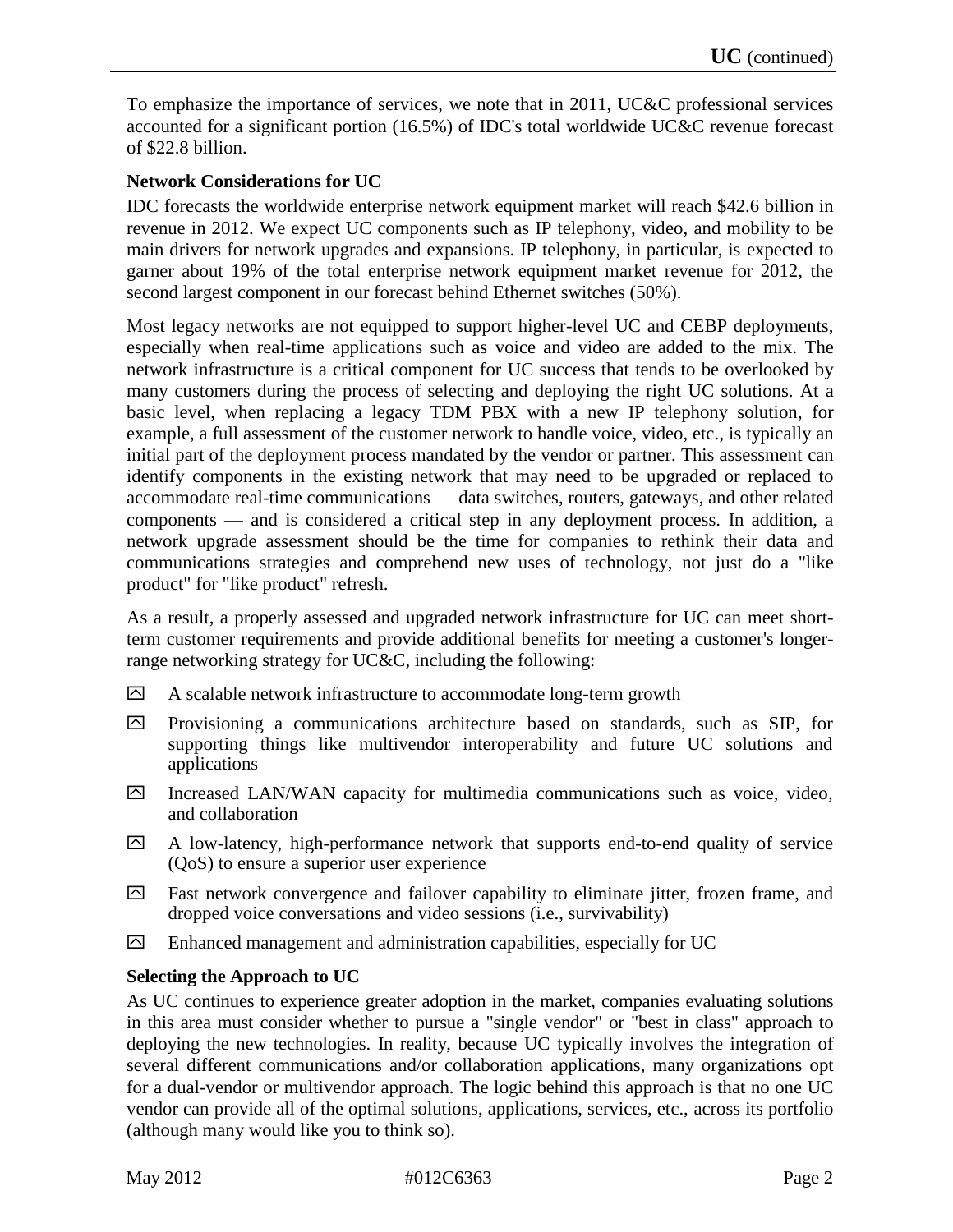Although not specific to UC, there is some compelling thought in the market that customers can actually save money on capital, maintenance, and operational costs by implementing a dualvendor approach to provisioning enterprise network components. However, IDC cautions clients that once the networking deployment approach moves beyond two vendors (i.e., a multivendor approach), the complexity tends to increase.

During the assessment and evaluation of which approach to take, customers must clearly identify which technologies, features, and applications are most appropriate for their organization and, more importantly, which source(s) they should turn to for deployment and expertise. IDC research clearly shows that there is no "one size fits all" solution for UC adoption, which enables customers to choose from an assortment of vendors and features to meet their UC needs. However, many customers are still grappling with the UC concept within the context of their own businesses, and many have already experienced the challenges of UC projects.

Layered on top of the complexity of determining which vendor(s) to work with for UC solution deployments is the critical consideration of expense. How much will the UC solution cost us for networking equipment and support services? Will our company derive tangible benefit in the areas of increased productivity — both for IT staff and our end users — with this solution, or will we have an initial trough in those areas if it takes a lot of resources to ramp up to a new solution?

#### **Business Benefits of UC Solution**

IDC considers the following some of the major operational and productivity benefits that companies can realize from the successful deployment of a UC&C solution:

- $\boxtimes$  Brings together a range of UC features and functions IP voice, IM, presence, Web conferencing and videoconferencing, mobility, integration with calendars and contacts, email, access to business and media, and other applications — making them easier to control and manage
- $\boxtimes$  Bridges disparate geographic regions and workers, including mobile workers
- $\boxtimes$  Enables effective, agile production from any user or device, from virtually any location
- $\boxtimes$  Facilitates employee "bonding" via more open, formal data sharing and collaboration
- $\boxdot$  Brings people out of their "silos" their work is not an entity unto themselves; they need to collaborate and share in order to vet and refine their work
- $\Box$  Allows individuals and workgroups to absorb/interpret the same information at the same time, greatly enhancing overall comprehension levels
- $\boxtimes$  Reduces finger pointing everyone is on the same page regarding important collaboration projects and decisions
- $\boxtimes$  Allows companies to tap into new sources of data and information for enterprise purposes — such as social media
- $\boxtimes$  Supports intuitive worker interactions via multiple media streams
- $\boxtimes$  Reduces cost of communications services
- $\boxtimes$  Reduces spending on power, datacenter space, and hardware
- $\Box$  Improves technical performance (system availability, reliability)
- $\boxtimes$  Enables enhanced monitoring of the company's communications infrastructure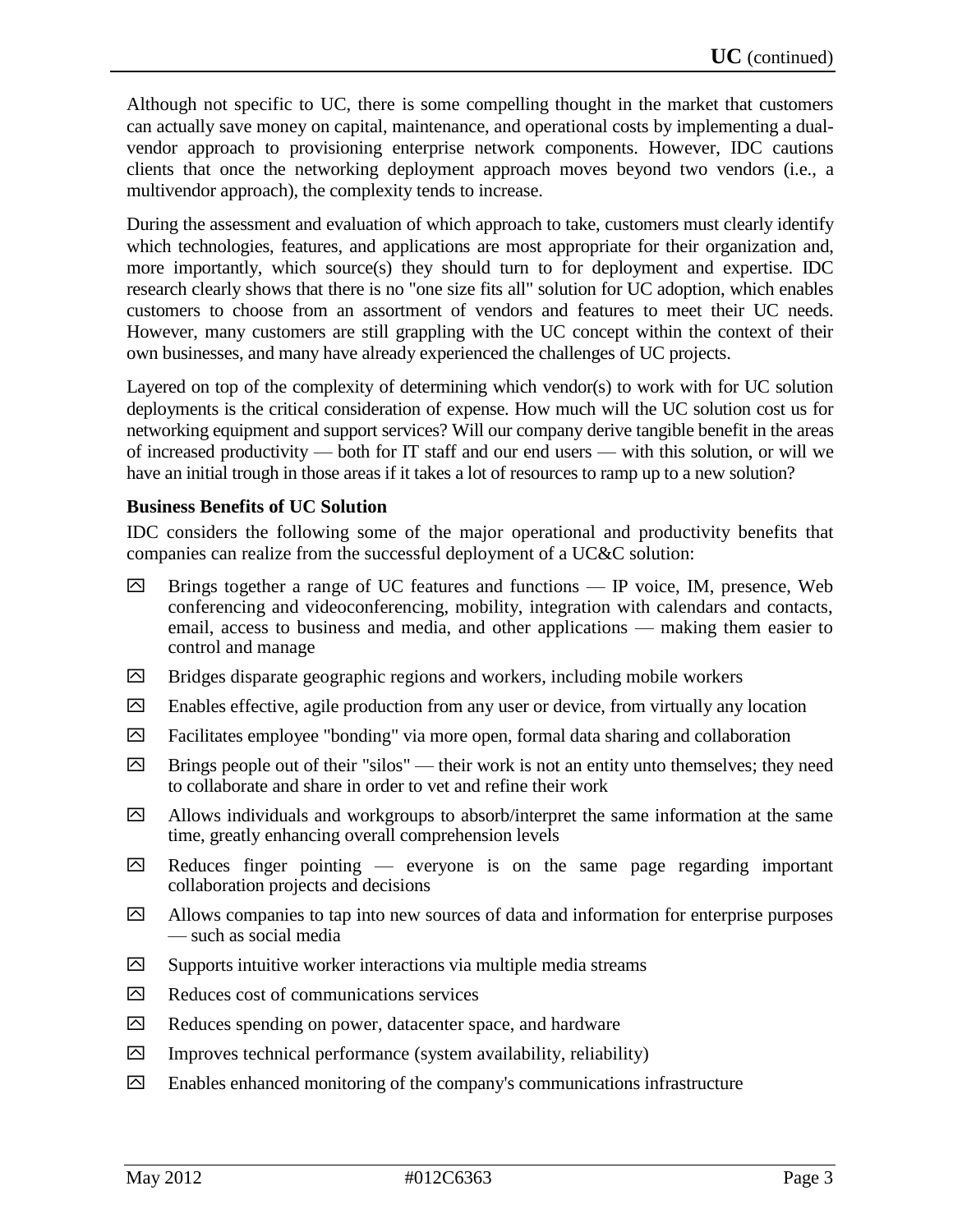#### **The HP UC&C Portfolio**

Working in conjunction with UC platform partners such as Microsoft, Avaya, and Polycom, HP provides unified communications, collaboration, and messaging services and consulting specific to the UC market. HP's multiyear strategic global initiative with Microsoft, for example, covers product development and integration activities around Microsoft Office SharePoint Server, Microsoft Exchange Server, and Microsoft OCS/Lync with HP networking products, HP TouchSmart Business PC and select smartphones, new HP IP phones for Lync, and HP Business Technology Optimization (BTO) software for Microsoft OCS — all toward the goal of delivering an end-to-end UC solution.

Today, HP can deliver a complete Microsoft Lync solution from endpoint devices (e.g., PCs or IP phones) to the datacenter while also providing a survivable Lync solution for the branch, if access to the WAN is lost. This solution employs the advantages of the HP Converged Infrastructure (CI) with Microsoft Lync. In addition, HP provides a range of enterprise infrastructure, network, storage, server and virtualization, and critical facilities services.

The HP Enterprise Communications Architecture (HPECA) is a framework that HP uses based on open standards and design and key access and integration points — to promote the preservation of customers' existing equipment investment and multivendor integrations. Among other benefits, the HPECA framework clarifies the existing UC components no matter who the vendor is and promotes the best decision-making process for a multivendor system.

Specific HP UC services include the following:

- UC Business Value Analysis Services (i.e., Communications Enabled Solutions, Virtual Workplace, and Voice Transformation)
- $\Box$  HP Education Services
- $\Box$  HP Branded Support Services

HP Converged Infrastructure is aimed at IT organizations in large and midsize enterprises and service providers that want to shift their resources from 70% focused on operations to 70% focused on innovation. HP CI is a blueprint for the datacenter of the future. It can accelerate the provisioning of IT services and applications (by up to a 4x factor) by integrating HP servers, storage, networking, security, power, cooling, and facilities into shared pools of interoperable resources — all managed through a common management platform and delivered via HP services. Benefits realized from moving toward infrastructure convergence include accelerating return on investment (ROI) by:

- $\boxtimes$  Doubling utilization through virtualization and creation of virtual resource pools (via HP servers, storage, and networking solutions)
- $\boxdot$  Leveraging existing investments through HP's heterogeneous management capabilities — incorporating existing assets in a converged infrastructure (in lieu of a rip-andreplace strategy)
- $\boxtimes$  Reducing energy costs using HP's SmartGrid technology (and tripling datacenter capacity)

The HP FlexNetwork Architecture (FlexNet), considered a complementary component to HP CI, comprises four functional building blocks that are interrelated: FlexFabric, FlexCampus, FlexBranch, and FlexManagement. These building blocks allow customers to segment their networks and align them with their business needs, even as those needs change. FlexNetwork gives organizations a consistent approach to securing all segments of the network — datacenter,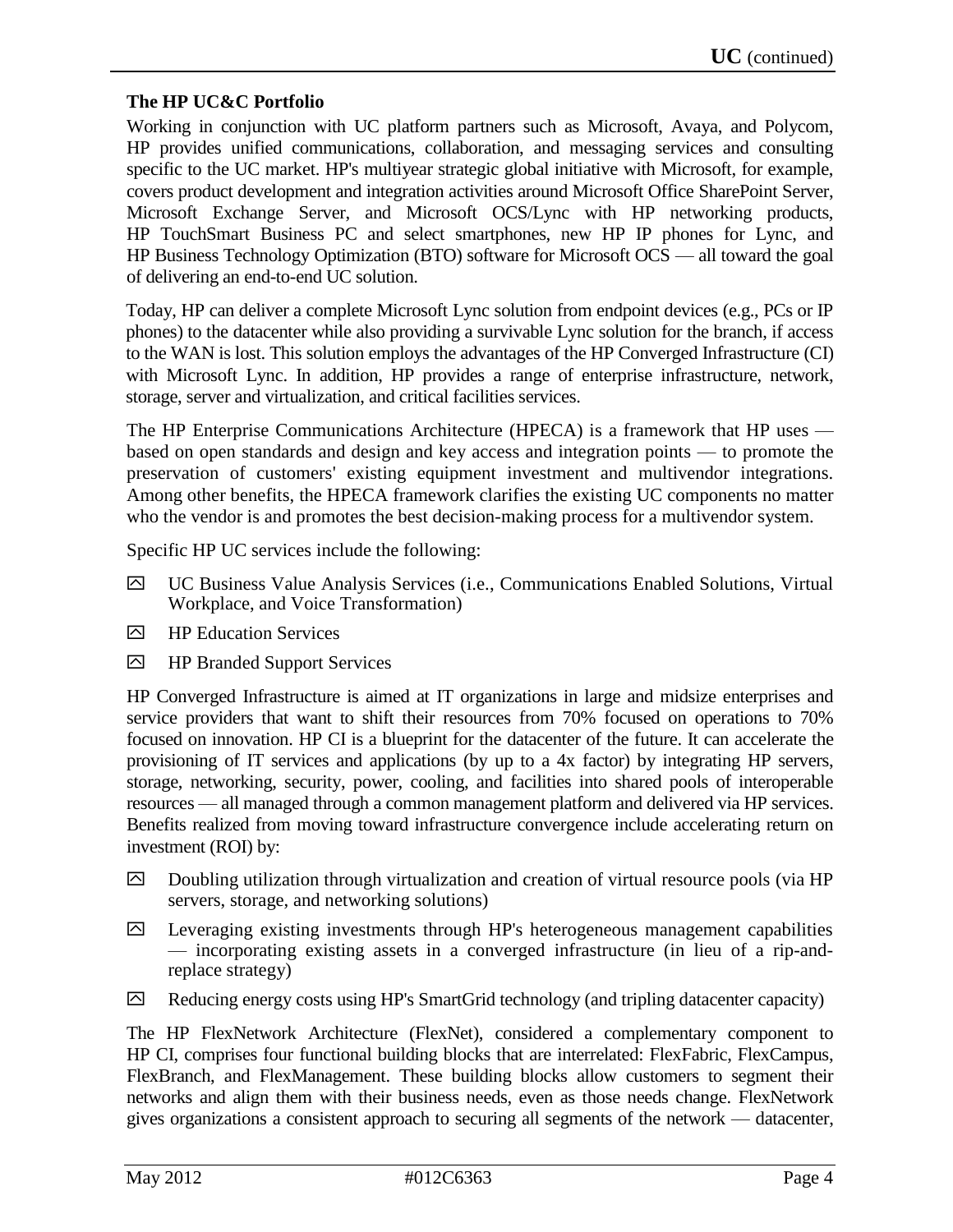campus, and branch. It is designed to allow IT to manage these different network segments through a single pane-of-glass management application, the HP Intelligent Management Center (IMC). FlexNetwork is based on open standards, giving enterprises the freedom to choose the best-in-class solution(s) for their businesses. It enables enterprises to securely deploy and centrally orchestrate video, cloud, and mobile-optimized architectures that scale from the datacenter to the network edge. FlexNet's two-tier architecture provides lower latency, higher performance, and fast failover protection. It supports core switching from 10GbE to 40GbE and is 100GbE ready.

HP has positioned FlexNetwork as the architecture for supporting rich media communications — including videoconferencing and telepresence — which is rapidly becoming an integral part of business applications for many organizations these days. One of IDC's top 10 enterprise networking predictions for 2012 states that video will be the main driver for network upgrades, as the growing number of video deployments is placing a significant burden on enterprise networks. Enterprises deploying video applications must implement flatter, simpler datacenter networks to support the bandwidth-intensive, delay-sensitive rich media traffic associated with video applications. Among other benefits, FlexNetwork can help enterprises securely deploy and centrally orchestrate video-optimized solutions.

#### **Considerations for a Best-in-Class Approach to UC&C**

A best-in-class approach can involve solutions from several vendors, such as Microsoft (for IM, presence, and collaboration), Avaya (for IP telephony), and Polycom (for videoconferencing), coming together to interoperate within the UC solution.

This approach enables a combination of the best solutions available on the market to be used as part of the solution, giving a customer the advantage of choice. Depending upon compatibility, interoperability, and level of integration, this strategy enables a customer to pick and choose the best solutions from the best vendors. But a high level of integration expertise must also exist either within the customer's IT organization (less likely today) or through systems integrators (SIs) such as HP and channel partners with formal UC practices in place to ensure that all the chosen products and solutions can interoperate well as one.

Lower-cost endpoint devices from a third-party vendor can be selected for deployment with the UC solution. End-user devices can account for a significant portion of the total UC solution investment, typically ranging from 25% to 35% of the total cost of the new solution in many cases. So any price efficiencies that can be realized in this regard can be significant for the customer from a hardware cost-savings perspective.

Conversely, third-party end-user devices typically do not support the full set of features and functions that the single-vendor solution devices support. Also with the best-in-class approach, key functionality such as security features and unified management capabilities across the portfolio may be limited as well.

Choosing a standards-compliant UC platform, such as a SIP-based solution, can facilitate an overall easier integration process for everyone involved in a best-in-class scenario. Open standards such as SIP enable better interoperability between different elements and help create a more flexible and complete solution. Plug-and-play provisioning for SIP phones, for example, can help simplify the installation, especially in cases where third-party phones are selected in a best-in-class approach. SIP will also prepare the customer for future product road map offerings and integrations.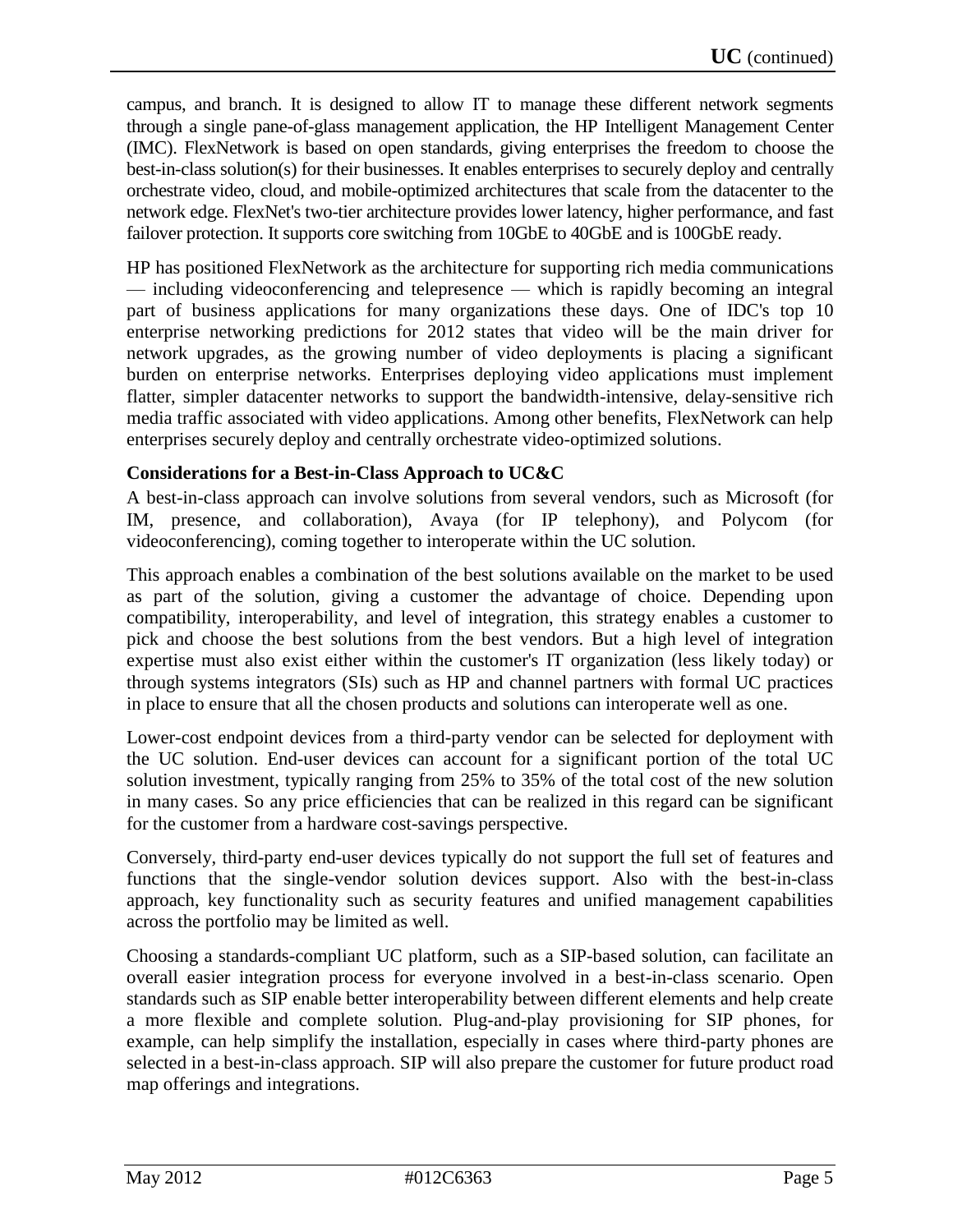The best-in-class approach enables customers to leverage any critical business technology or infrastructure investment they have moving forward, alleviating the need to rip and replace it for a new solution. Instead, they can opt to integrate their existing equipment with the new UC solution until the equipment has been amortized over its useful life, or even beyond.

Best-in-class vendors typically are more focused on what they do best and tend to support richer, more open interoperability of their key technology products and applications to more easily integrate with other vendor products. However, a best-in-class choice can involve more than one integration partner and may introduce more time, cost, and complexity into the UC deployment process.

Customers who use a best-in-class approach are not locked into a future decision with any single vendor; thus, they have more long-term control over their UC technology direction. Customers can decide what UC technology they actually need, save money by avoiding what they don't need, and focus on the best-in-class approach for solving each technology issue they face versus trying to address their issues with a single-vendor approach (and possibly overpaying).

A standards-based approach — most importantly, one that is tested, validated, and certified, such as the HP UC approach — can mitigate the risk for customers and reduce time to service deployment.

#### **IDC's Methodology for Quantifying the Business Benefits of IT Solutions**

IDC looks at both quantifiable and qualitative benefits of technology. The quantifiable benefit is a function of translating improvements in key metrics, such as reducing downtime, into financial savings. To help "normalize" and communicate the benefits of software solutions to clients in a "scalable" way, IDC quantifies total benefit value in terms of *dollar savings per 100 end users*. Thus, the total business value is expressed in a way that organizations of varying size can extrapolate as they deem appropriate. This value is a measurement that quantifies specific key metrics presented in the following narrative.

Over the past couple of years, IDC interviewed several companies that have deployed unified communications solutions. The data presented in this document reflects their aggregate experience. To illustrate the impact, we are using an enterprise with 1,200 employees. Such a company could achieve annual benefits of \$50,000 per 100 end users. IDC groups quantifiable benefits into three major groups, as shown in Figure 1.

#### **Figure 1.**



Source: IDC, 2012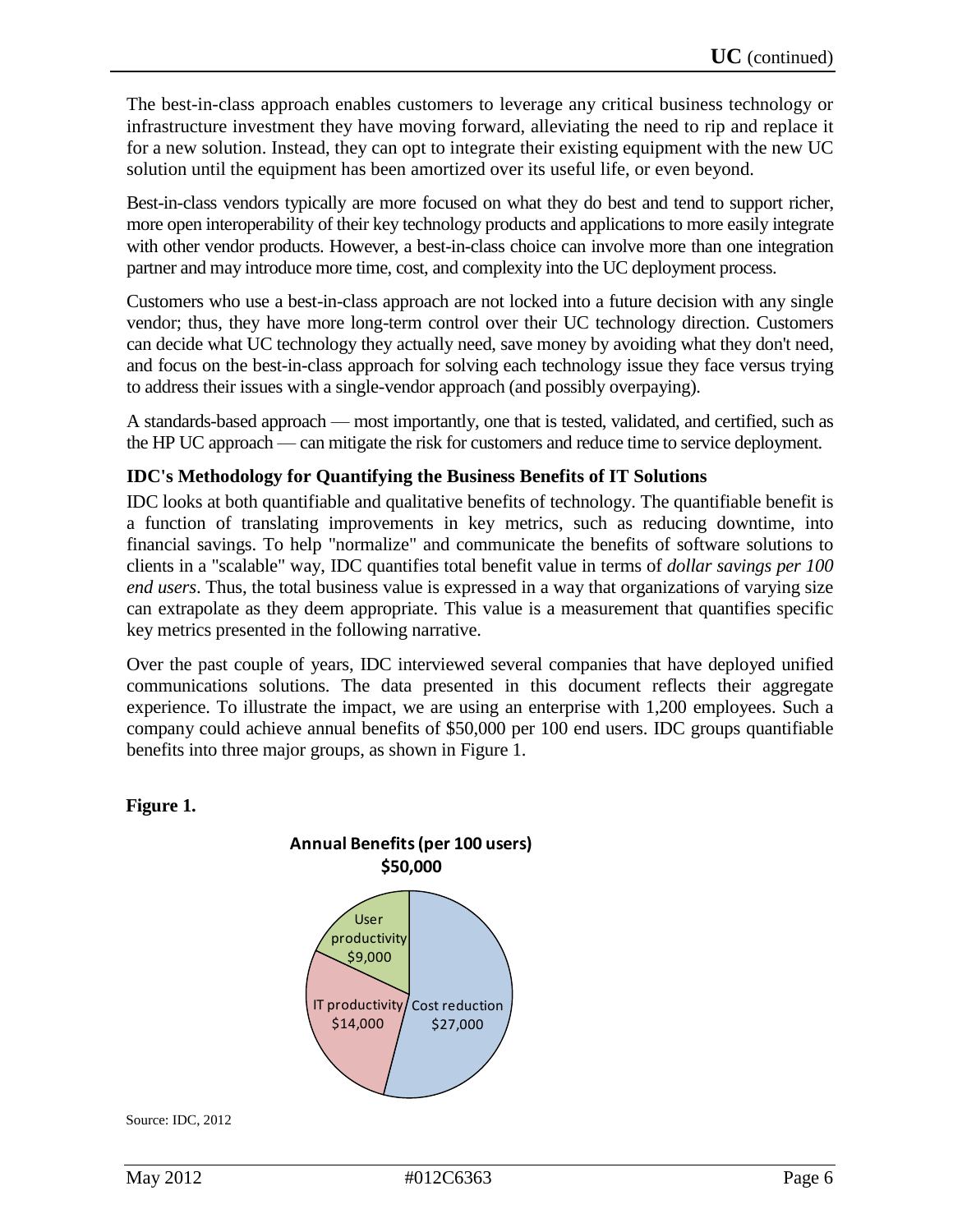#### *Cost Reduction*

The most significant impact on companies that use a unified communications solution is typically the reduction in infrastructure costs, accounting for 50–60% of the total value delivered. This is due to a combination of factors, including:

- **Consolidation of switches.** The driver for UC is simplifying the network by reducing the number and variety of switching technologies (i.e., PBXs). Organizations on average can cut their switches in half and, depending on the variety of technologies integrated, up to 80%.
- **Purchasing and rollout efficiencies.** Standardized equipment creates efficiencies in purchasing, planning, rollout, and asset management.
- **Facilities savings from reduced physical footprint.** Consolidating switches reduces physical footprint.
- **Power and cooling cost savings.** By consolidating switches and reducing the number of facilities, organizations are able to realize power and cooling cost savings.
- **Standardized components reduce size of spares pool.** Standardizing devices throughout the network — at the core, distribution, and access layers — reduces the variety of components in the spares pool, lowering the cost of inventory.

The top three areas of infrastructure cost savings, which come from fewer switch purchases, were networking equipment purchases; services, maintenance, and support; and power consumption (see Figure 2). In our 1,200-employee scenario, these factors combined would save approximately \$27,000 annually per 100 users.

#### **Figure 2.**



#### **Annual Cost Reduction (per 100 users)**

Source: IDC, 2012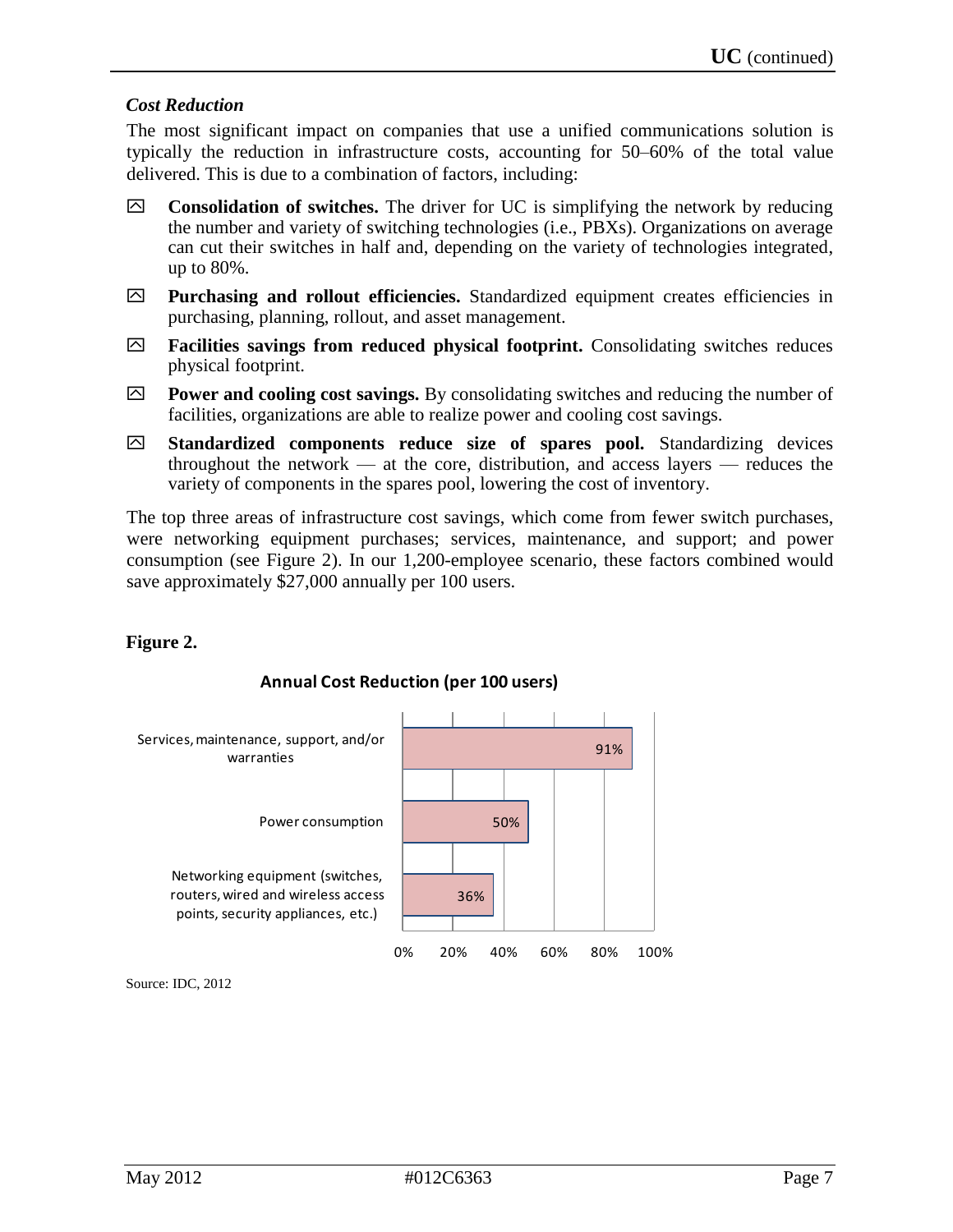#### *IT Staff Productivity*

Centralizing and automating network management operations enables the IT staff to spend less time on manual and reactive management activities (keeping the lights on) and more time on implementing business initiatives. Key areas of savings include:

- **Lower maintenance and support costs.** Standardized components support standardized processes.
- **Streamlined ongoing network management.** Integrated management software streamlines ongoing network management, including the ability to quickly set up and manage user IDs and to publish user access rights to the wireless network through Active Directory.
- **Leveraging modularity optimizes operations.** Having switches based on common software and hardware modules in all layers of the network optimizes operations and eliminates the need for expertise on multiple different switch technologies. The reduction in complexity supports the ability to implement changes faster and with more flexibility.

#### *End-User Productivity*

Respondents described a dramatic decrease in network downtime after implementing HP networking, resulting in an increase in user productivity. Companies that rely on the network for business-critical or revenue-generating operations also cited reduced risk of failure as a key benefit. Organizations we interviewed were able to reduce downtime by 90% on average, saving each user across the entire organization approximately eight hours per year of 100% productive time.

The net result of deploying an HP networking solution was found to be the ability to optimize the networking environment. Companies were able to reduce their total costs for networking by 66% and at the same time improve the quality of networking services.

#### *Business Benefit*

Creating a more reliable network positively impacts business operations with revenue implications as well. Because not all organizations experience a direct revenue impact from UC solutions, we did not quantify this benefit. However, UC impacts revenue in two primary ways:

- $\boxtimes$  Reduced revenue loss as a result of less downtime is potentially saving companies millions of dollars.
- Increased revenue from better operations results in faster time to market, ability to charge a premium for quality, less customer churn, and better-managed inventory and delivery.

#### **Business Value Results for Technology Solutions**

The bottom-line analysis that all companies should perform when considering changing or upgrading their network infrastructure is whether the cost-saving benefits of the upgraded infrastructure will outweigh the costs associated with implementing the new infrastructure, including migration costs and temporary performance degradations. In our case study, the 1,200-employee company would have realized returns of over 300% and a payback period of six months after full deployment (see Table 1).